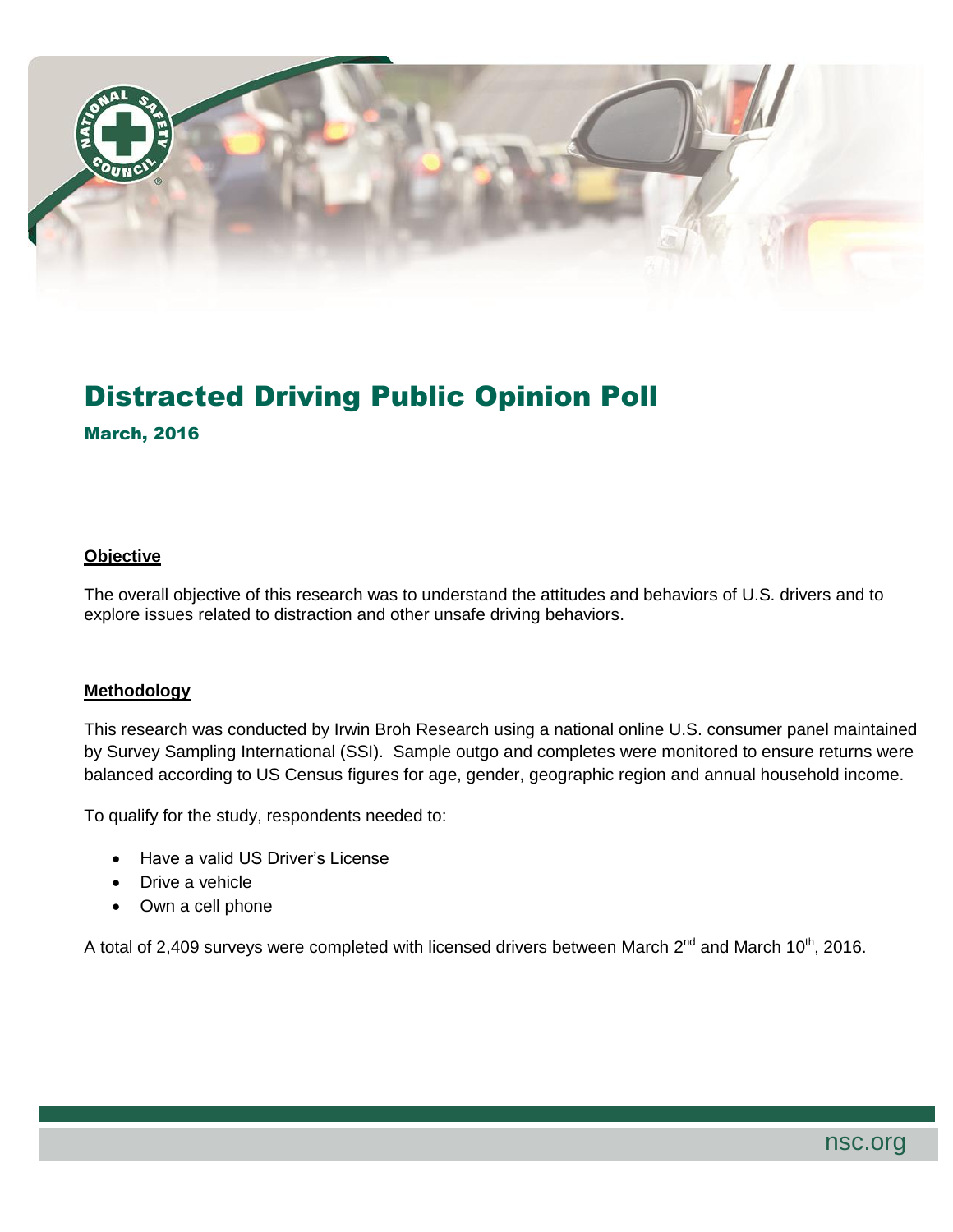#### **Questionnaire with results** (*All numbers are percentages*)

1. Do you have a driver's license? *(n=2,409)*



2. Which of the following do you currently own or have built into your vehicle? *(n=2,409)* **(SELECT ALL THAT APPLY)** \*.Mobile phone' required to qualify



3. Assuming it is legal, which of the following best describes how you personally would talk on the phone when you are driving? *(n=2,409)*

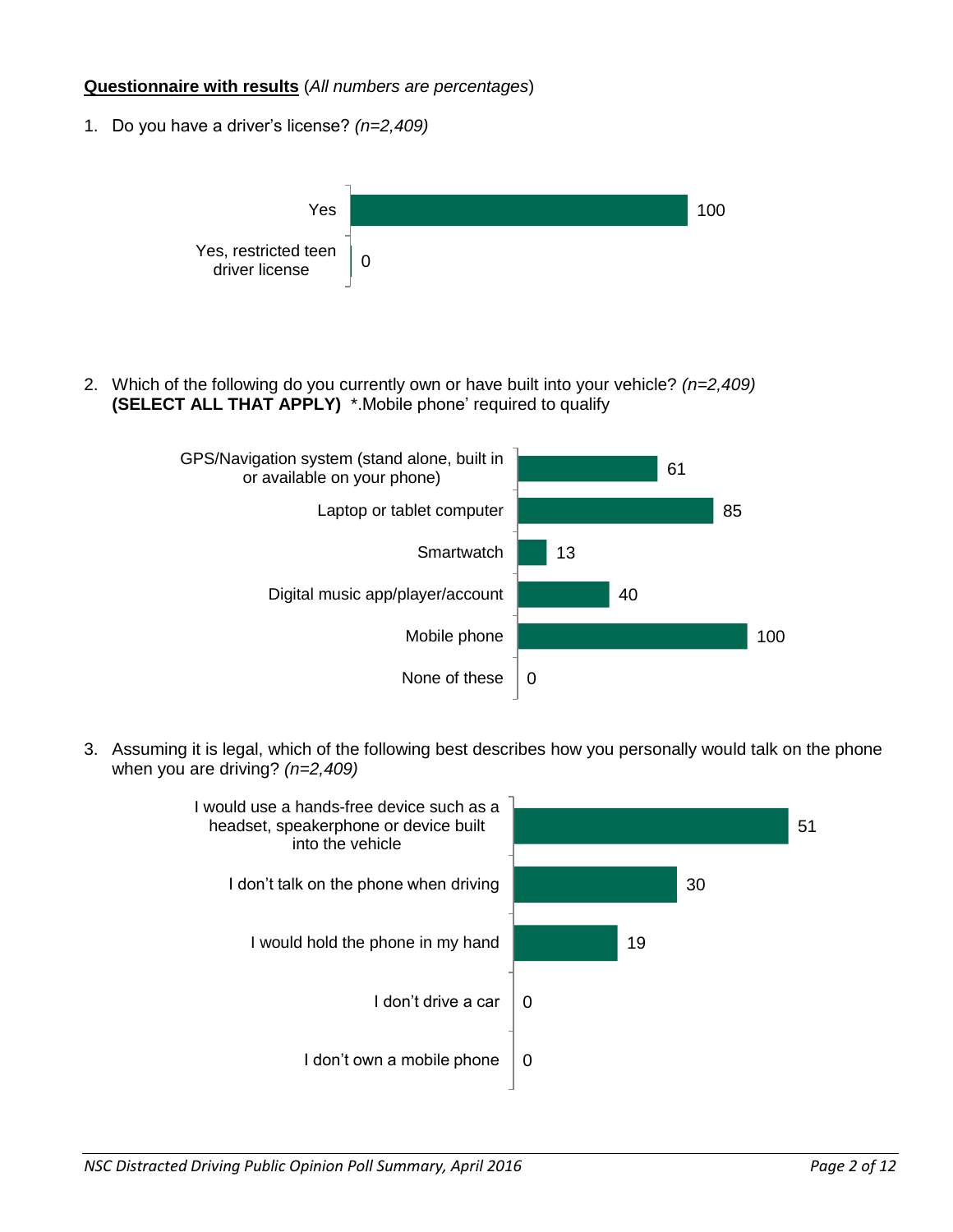4. On average, how much time do you spend in total driving on a typical weekday? *(n=2,409)*



5. Are you…? *(n=2,409)*



6. How old are you? *(n=2,409)*



7. What state do you live in? *(n=2,409)*



7a. What is your zip code? *(n=2,409)*

## **RESPONSES NOT SHOWN**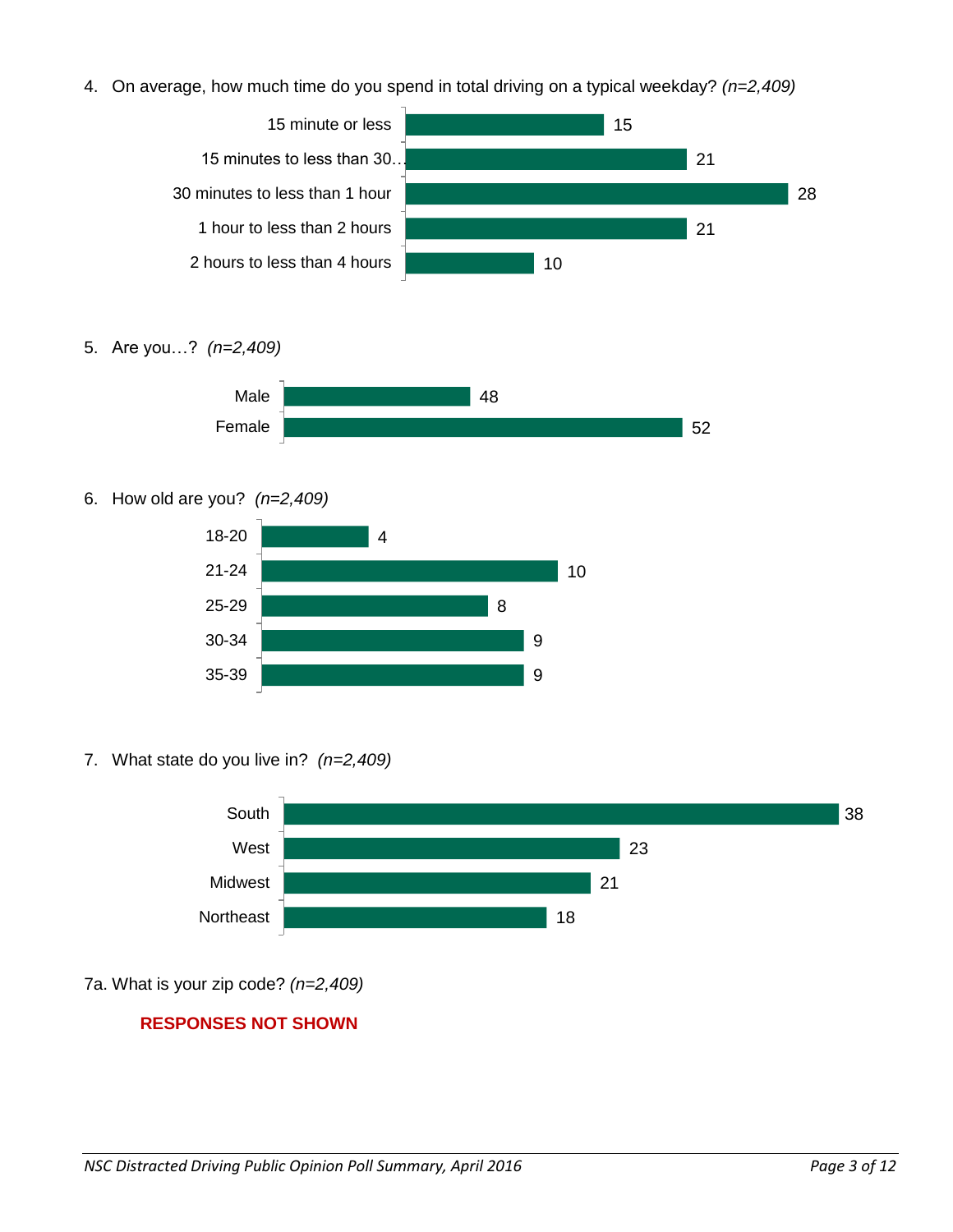8. Which of the following categories best describes your total annual household income before taxes? *(n=2,382 excludes non-answers)*



9. Assuming there were no laws governing behavior while driving, how often would you do the following while driving? *(n=2,409, first four alternatives limited by ownership, respective n sizes are 1,469, 2,056, 307, 962)*

```
(RANDOMIZE)
```
Note: Please remember that "while driving" does not mean just when the car is moving. It includes the time you spend as the driver while stopped at stop signs, stoplights or in traffic and any other situation when you are behind the wheel and not parked.

Program or search for a location or address using a GPS/Navigation system **(IF SELECTED IN Q2)** Use a laptop or tablet computer **(IF SELECTED IN Q2)** Use features on a smartwatch **IF SELECTED IN Q2)** Adjust settings or controls on a digital music device/app **(IF SELECTED IN Q2)** Watch TV or a movie on your phone Groom/fix your appearance (such as combing hair, applying lipstick or shaving) Review or send emails Review or send text messages Make or answer phone calls Surf the Internet Glance at, read or post Social Media messages Participate in a video chat Look at, take or post photos or video (do not include dash cams or body cams)

Glance at or read automatic notifications (such as alarms, reminders, app updates)

| $\blacksquare$ Often |                     |        | Occassionaly | <b>Rarely</b> | Never |  |  |  |  |  |
|----------------------|---------------------|--------|--------------|---------------|-------|--|--|--|--|--|
| <b>Phone Call</b>    | 24                  |        | 31           | 24            | 20    |  |  |  |  |  |
| <b>GPS</b>           | 18                  |        | 38           | 23            | 20    |  |  |  |  |  |
| Smartwatch           |                     | 26     | 27           | 16            | 29    |  |  |  |  |  |
| <b>Digital Music</b> | 22                  |        | 27           | 19            | 32    |  |  |  |  |  |
| Text                 | 14                  | 18     | 21           |               | 45    |  |  |  |  |  |
| Alerts/              | 12                  | 21     | 19           |               | 46    |  |  |  |  |  |
| Groom                | 10                  |        | 21           | 51            |       |  |  |  |  |  |
| <b>Emails</b>        | 13                  | 10     | 11           | 64            |       |  |  |  |  |  |
| Social Media         | 10                  | 13     | 11           | 65            |       |  |  |  |  |  |
| Photo/ Video         | 8                   | 13     |              | 66            |       |  |  |  |  |  |
| Internet             | 13                  | 8<br>9 |              | 69            |       |  |  |  |  |  |
| Laptop/Tablet        | 13                  | 6<br>6 |              | 75            |       |  |  |  |  |  |
| Video Chat           | 5 <sup>1</sup><br>9 | 9      |              | 75            |       |  |  |  |  |  |
| TV/Movie             |                     | 5      |              | 79            |       |  |  |  |  |  |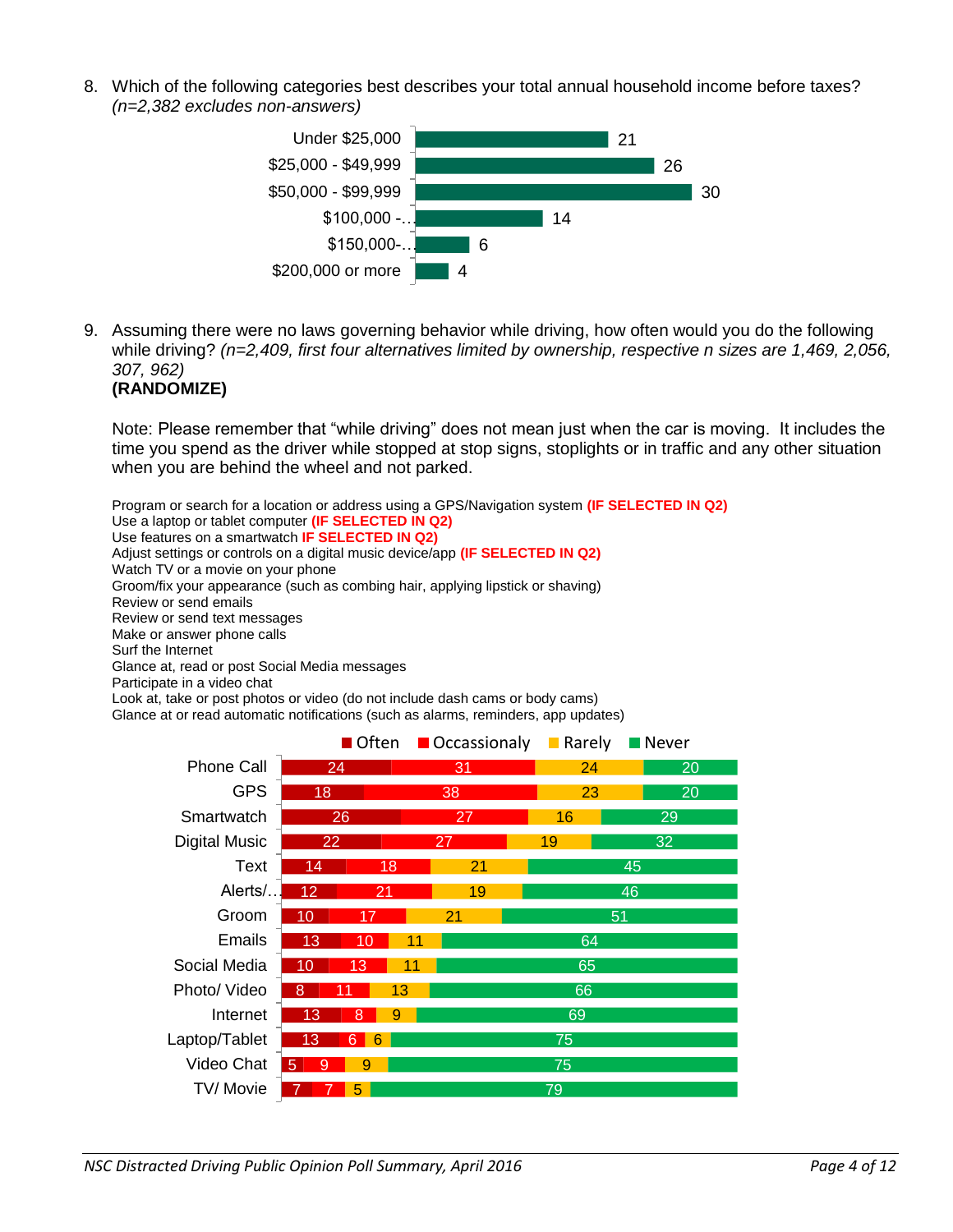10. Which social media platforms would you use while driving? *(n=810 – Use Social Media in Q.9)* **(RANDOMIZE)**

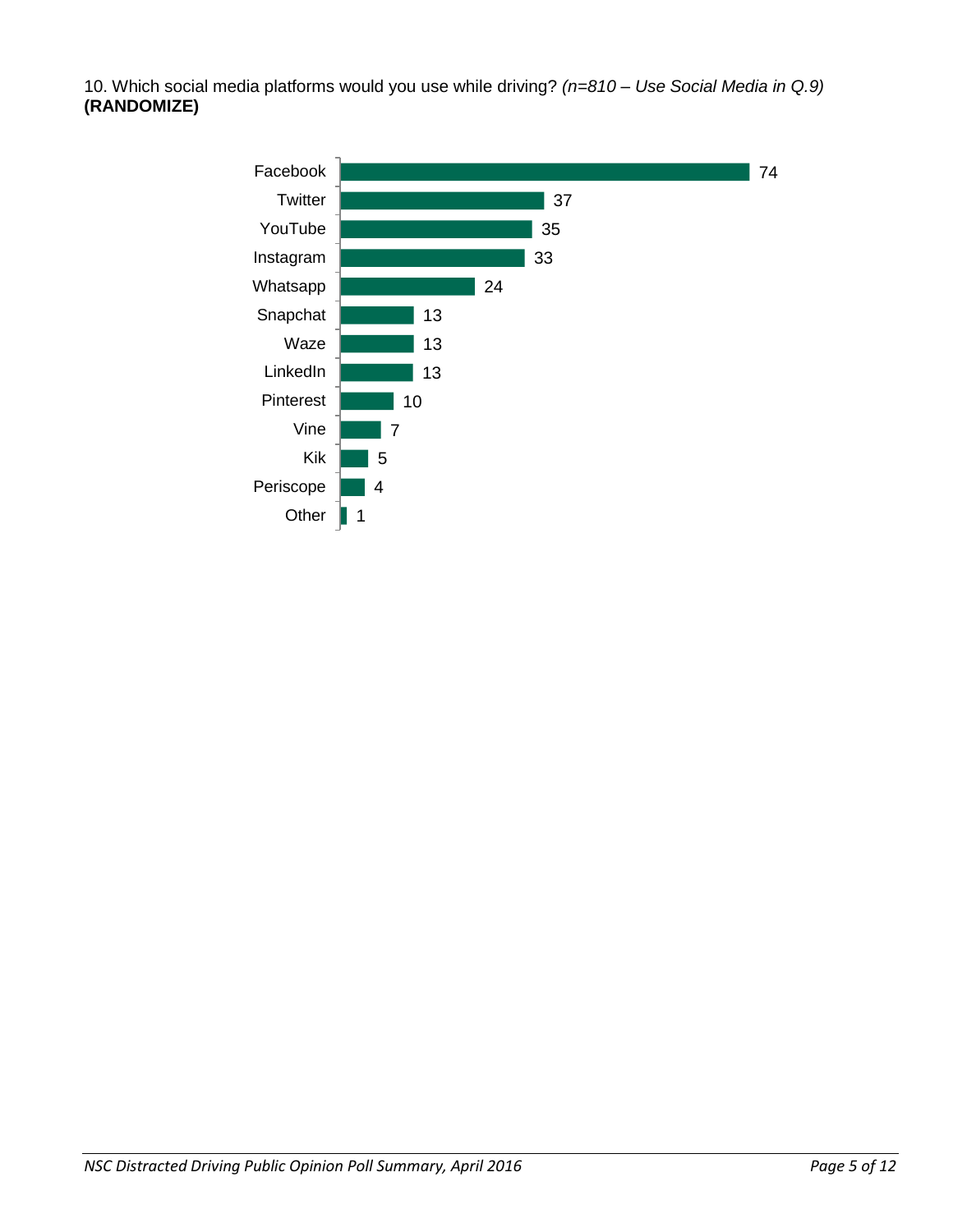## **REPEAT FOR ITEMS NOT EQUAL TO NEVER SELECTED IN Q9**

11. If permitted, in which of these driving situations would you do each of the activities listed in the table below? *(n sizes listed below – excludes non-answers)* **(SELECT ALL THAT APPLY)**

Never *[Not included in percentage table shown below]* While driving on the highway (where you drive speeds 55 mph or more) While driving on surface streets (where speed are typically 45 mph or less) While driving in a parking lot While stopped at an intersection (light or stop sign) While stopped in traffic While parked in a driveway or parking spot

| $\underline{n}$ |                                                        |                | Driving on/in                   |                         | Stopped in/at       |                |               |  |  |
|-----------------|--------------------------------------------------------|----------------|---------------------------------|-------------------------|---------------------|----------------|---------------|--|--|
| size            | <b>Indicates more</b><br>than 1/3 (33%)<br>do activity | <b>Highway</b> | <b>Surface</b><br><b>Street</b> | <b>Parking</b><br>$tot$ | <b>Intersection</b> | <b>Traffic</b> | <b>Parked</b> |  |  |
| (1,778)         | <b>Phone Call</b>                                      | 43             | 46                              | 66                      | 46                  | 47             | 79            |  |  |
| (1,099)         | <b>GPS</b>                                             | 24             | 27                              | 63                      | 37                  | 34             | 81            |  |  |
| (183)           | <b>Smartwatch</b>                                      | 23             | 22                              | 43                      | 35                  | 28             | 50            |  |  |
| (594)           | <b>Digital Music</b>                                   | 34             | 40                              | 58                      | 48                  | 46             | 74            |  |  |
| (1, 150)        | <b>Text</b>                                            | 16             | 22                              | 56                      | 39                  | 35             | 77            |  |  |
| (1,081)         | Alerts/<br><b>Reminders</b>                            | 24             | 29                              | 56                      | 44                  | 41             | 75            |  |  |
| (1,002)         | Groom                                                  | 15             | 24                              | 53                      | 39                  | 34             | 75            |  |  |
| (662)           | <b>Emails</b>                                          | 11             | 15                              | 50                      | 30                  | 29             | 68            |  |  |
| (665)           | <b>Social Media</b>                                    | 15             | 19                              | 52                      | 30                  | 32             | 66            |  |  |
| (595)           | <b>Photo/ Video</b>                                    | 15             | 18                              | 49                      | 30                  | 29             | 65            |  |  |
| (530)           | <b>Internet</b>                                        | 10             | 14                              | 43                      | 21                  | 27             | 65            |  |  |
| (321)           | Laptop/Tablet                                          | 14             | 14                              | 43                      | 13                  | 16             | 56            |  |  |
| (389)           | <b>Video Chat</b>                                      | 16             | 17                              | 42                      | 19                  | 20             | 57            |  |  |
| (296)           | <b>TV/ Movie</b>                                       | 13             | 14                              | 42                      | 15                  | 16             | 50            |  |  |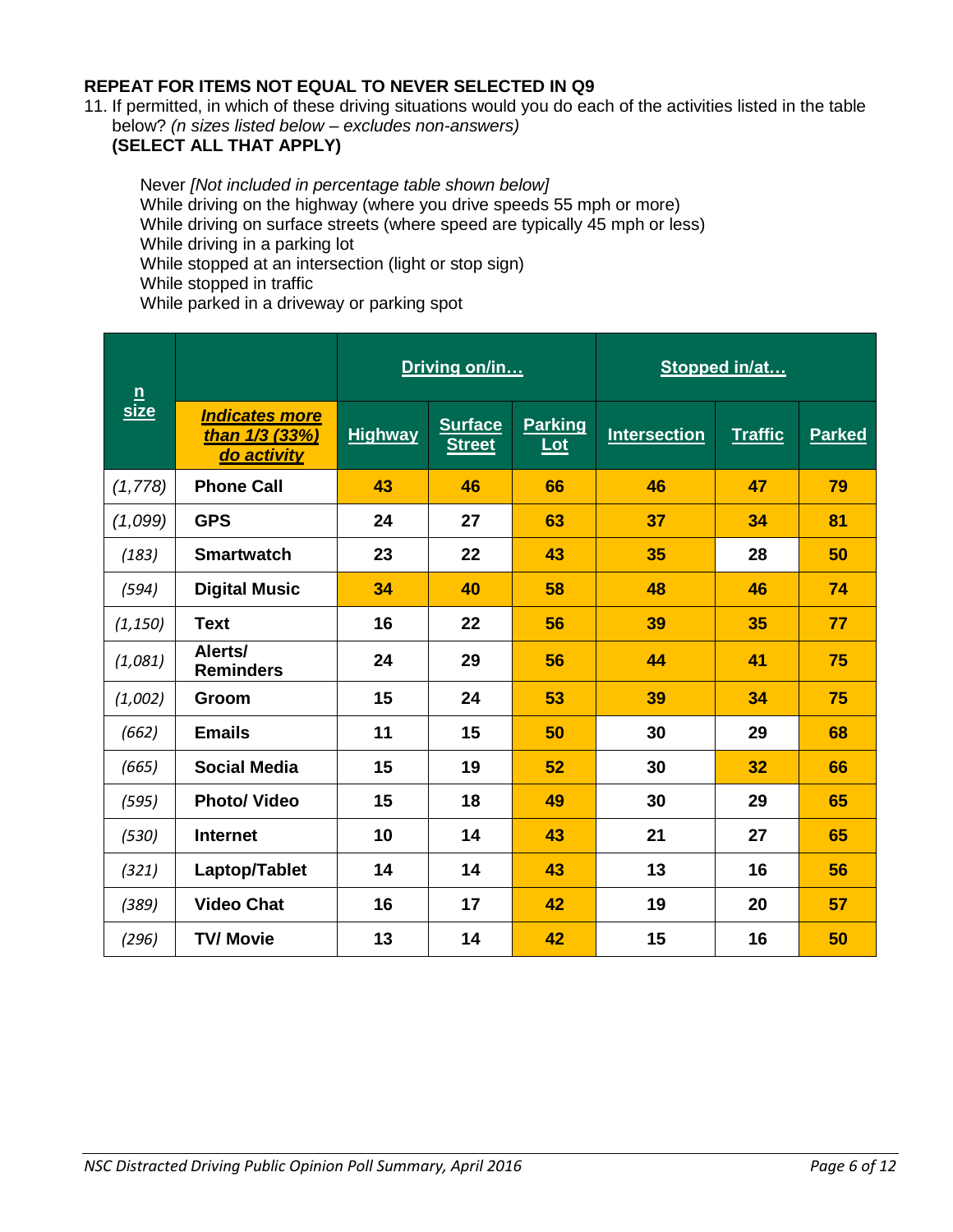#### **REPEAT FOR ITEMS NOT EQUAL TO NEVER IN Q9 – EXCLUDE GROOMING, VIDEO CHAT, LAPTOP/TABLET**

12. In your opinion, how would you do each of the following activities listed in the table below when driving? *(n sizes listed below – excludes non-answers)*

**(SELECT ALL THAT APPLY)**

Would never do this activity while driving *[Not included in percentage table shown below]* Would use manual controls built into the dashboard of my vehicle Would use manual controls built into my phone or other device (not built directly into car) Would use voice activated controls built into the dashboard of my vehicle Would use voice activated controls built into my phone or other device (not built directly into car)

| $\frac{n}{size}$ | <b>Indicates more than</b><br>1/3 (33%) selected | <b>Manual</b><br>(Net) | <b>Manual</b><br><b>Dash</b> | <b>Manual</b><br><b>Device</b> | <b>Voice</b><br>(Net) | <b>Voice</b><br><b>Dash</b> | <b>Voice</b><br><b>Device</b> |
|------------------|--------------------------------------------------|------------------------|------------------------------|--------------------------------|-----------------------|-----------------------------|-------------------------------|
| (1,619)          | <b>Phone Call</b>                                | 60                     | 17                           | 52                             | 57                    | 34                          | 41                            |
| (1,009)          | <b>GPS</b>                                       | 65                     | 34                           | 43                             | 55                    | 38                          | 38                            |
| (43)             | <b>Smartwatch</b>                                | 59                     | 21                           | 45                             | $\underline{54}$      | 33                          | 30                            |
| (552)            | <b>Digital Music</b>                             | $\frac{75}{2}$         | 37                           | 53                             | 44                    | 32                          | 27                            |
| (315)            | <b>Text</b>                                      | 65                     | 15                           | 56                             | 50                    | 28                          | 38                            |
| (915)            | <b>Alerts/Reminders</b>                          | $Z^2$                  | 22                           | 59                             | 41                    | 28                          | 27                            |
| (296)            | <b>Emails</b>                                    | 65                     | 18                           | 54                             | 48                    | 32                          | 29                            |
| (554)            | <b>Social Media</b>                              | $\overline{73}$        | 20                           | 60                             | <u>40</u>             | 25                          | 24                            |
| (428)            | <b>Internet</b>                                  | <u>68</u>              | 18                           | 56                             | 45                    | 27                          | 26                            |
| (480)            | <b>Photo/Video</b>                               | $\overline{74}$        | 20                           | 61                             | $\frac{38}{5}$        | 25                          | 22                            |
| (243)            | <b>TV/Movie</b>                                  | 65                     | 34                           | 40                             | 48                    | 28                          | 29                            |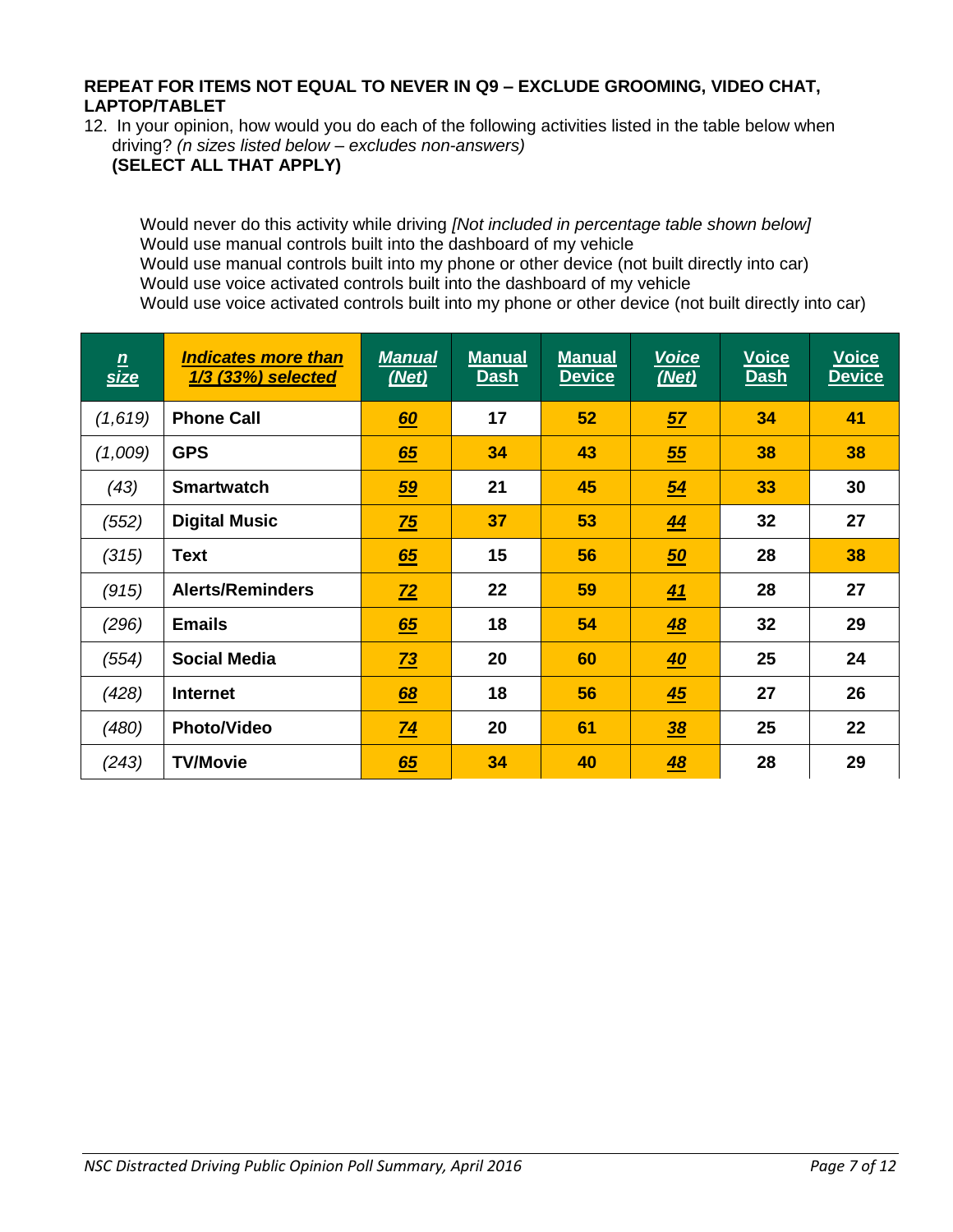## **REPEAT FOR ITEMS NOT EQUAL TO NEVER IN Q9**

13. In your opinion what would motivate you to do each of these activities while driving? *(n sizes listed below – excludes non-answers)*

**(SELECT ALL THAT APPLY)**

| $\underline{\mathbf{n}}$<br>size | <b>Indicates more than 1/3</b><br>(33%) selected | <b>Work</b> | <b>Family</b> | <b>Friends</b><br><u>/ Social</u> | <b>Personal</b><br>/Bored |
|----------------------------------|--------------------------------------------------|-------------|---------------|-----------------------------------|---------------------------|
| (1, 719)                         | <b>Mention any activity*</b>                     | 54          | 82            | 50                                | 57                        |
| (1, 532)                         | <b>Phone Call</b>                                | 38          | 75            | 37                                | 29                        |
| (848)                            | <b>GPS</b>                                       | 47          | 52            | 32                                | 36                        |
| (169)                            | <b>Smartwatch</b>                                | 34          | 47            | 37                                | 34                        |
| (511)                            | <b>Digital Music</b>                             | 20          | 31            | 27                                | 69                        |
| (957)                            | <b>Text</b>                                      | 34          | 65            | 41                                | 33                        |
| (873)                            | <b>Alerts/ Reminders</b>                         | 34          | 47            | 30                                | 46                        |
| (819)                            | Groom                                            | 34          | 30            | 33                                | 53                        |
| (546)                            | <b>Emails</b>                                    | 45          | 41            | 31                                | 37                        |
| (549)                            | Social Media                                     | 23          | 39            | 42                                | 45                        |
| (485)                            | <b>Photo/ Video</b>                              | 22          | 37            | 38                                | 51                        |
| (425)                            | <b>Internet</b>                                  | 27          | 38            | 25                                | 49                        |
| (260)                            | Laptop/Tablet                                    | 33          | 48            | 27                                | 33                        |
| (332)                            | <b>Video Chat</b>                                | 26          | 42            | 42                                | 31                        |
| (270)                            | <b>TV/ Movie</b>                                 | 24          | 42            | 33                                | 37                        |

\*Note: For comparison only, values have been made available from a separate sample of 103 teens ages 15 to 17; six of these teens responses are included in these results and another 97 were recruited as part of a separate over quota sample for analysis in a separate report. Mentions of any activity for these teens were Work:38%, Family 71%, Friends/Social 73% and Personal/Bored 63%.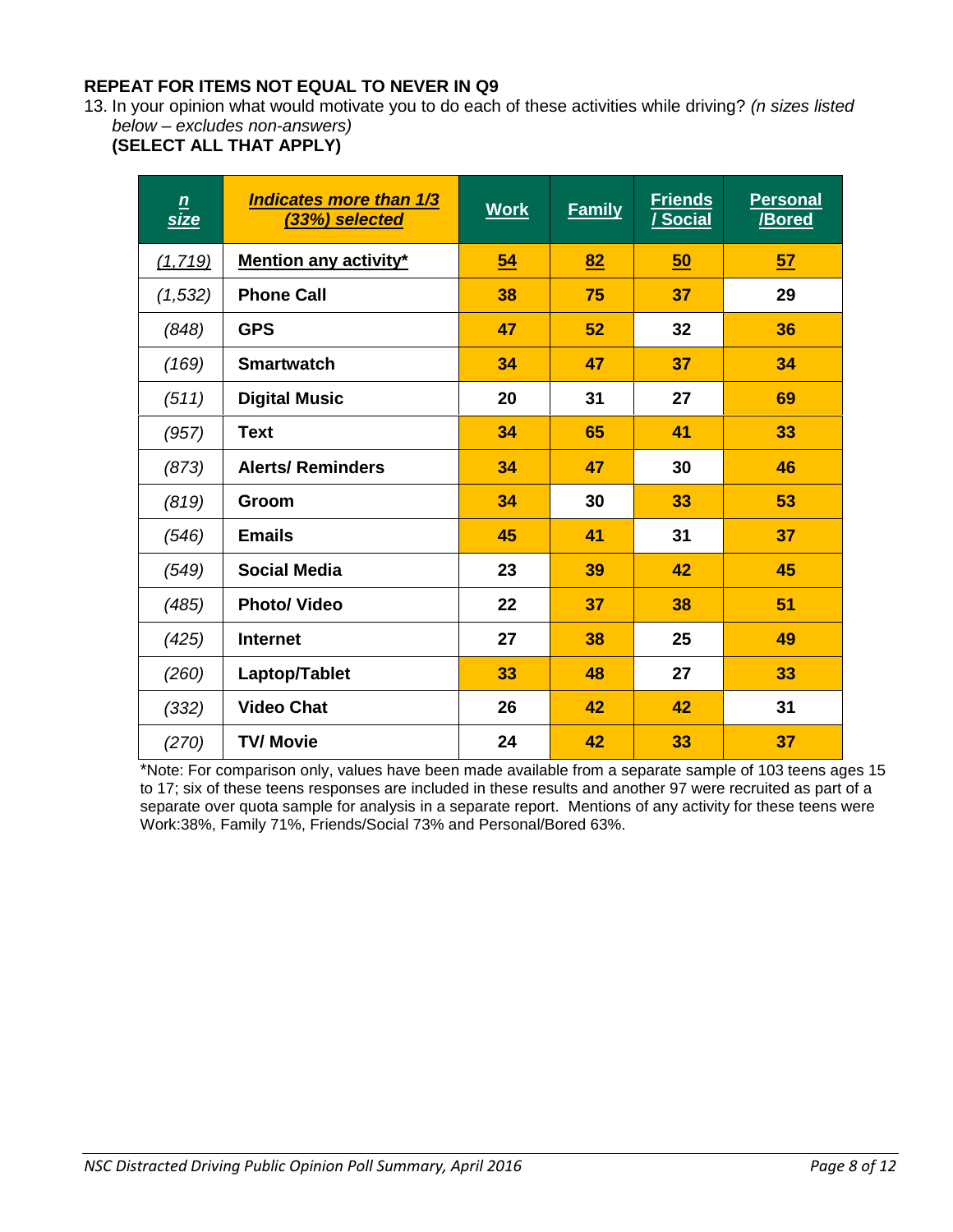14. Thinking about your typical driving experience, how stressful do you find driving to be? *(2,409)*



15. Imagine your typical driving experience, but now it is impossible to use any technological devices not directly related to driving your vehicle. By that I mean no email, no texting, no cameras or video, no social media or anything similar that is not directly related to the task of driving the car. Now how would you describe your driving experience? *(2,409)*



16. The following question asks about driving distractions from technology such as phone calls, texts, emails, social media and automatic alerts. Keeping in mind that your responses will be completely confidential and never shared, have you ever…? *(2,404 excludes no answers)* **(RANDOMIZE)**

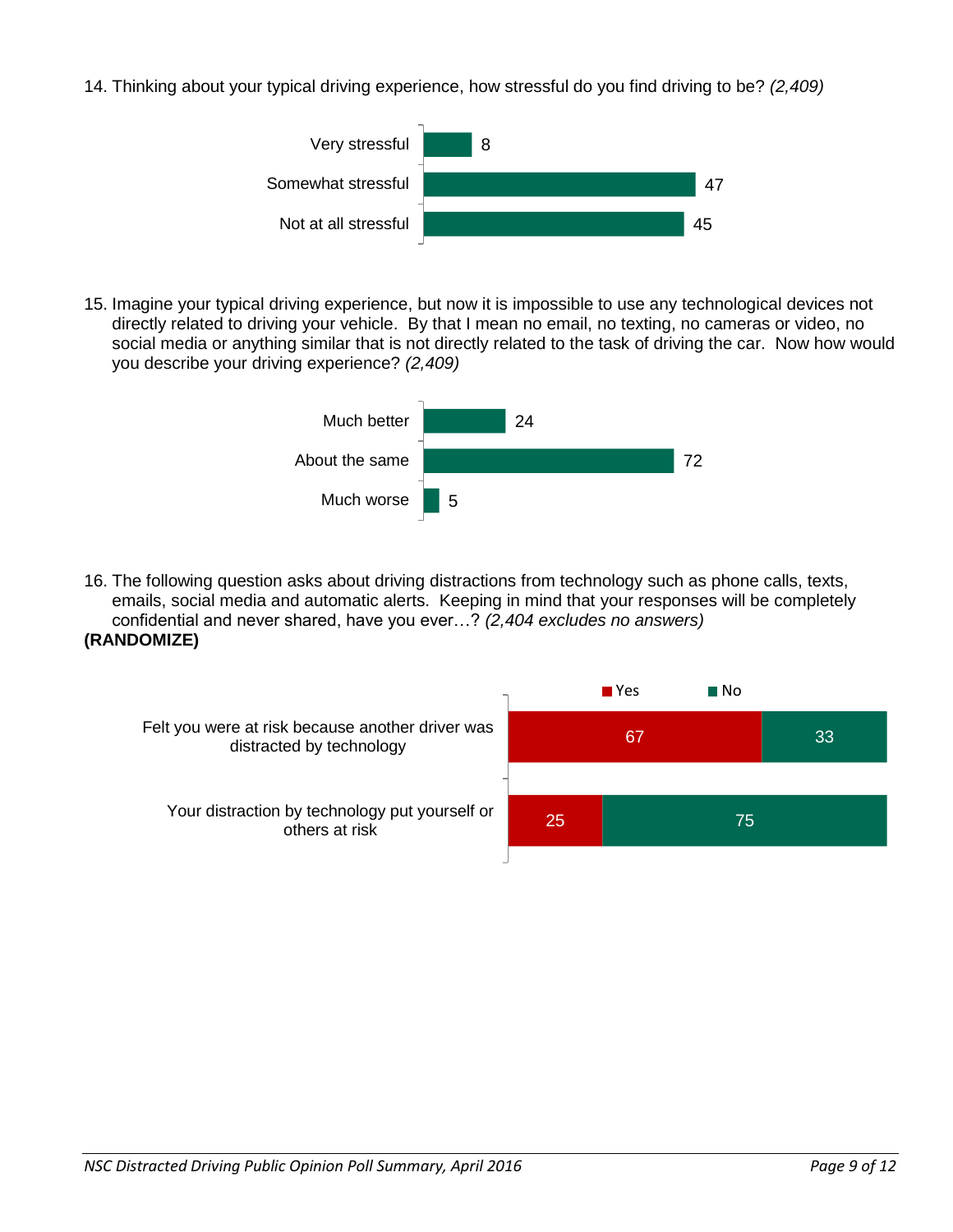17. Please indicate your level of agreement with each of the following statements. *(~2,403-7, excludes no answers)*

## **(RANDOMIZE)**

| Neither agree nor disagree<br>■ Strongly agree<br>Somewhat agree<br><b>The State</b>        |    |    | ■ Somewhat disagree |  |    | ■ Strongly disagree |    |                      |
|---------------------------------------------------------------------------------------------|----|----|---------------------|--|----|---------------------|----|----------------------|
| A hands-free solution is safer than holding the<br>phone in your hand while driving.        |    | 38 |                     |  | 36 |                     | 16 | $6\phantom{a}$<br> 4 |
| There is no safe way to make a phone call while<br>driving a car.                           | 23 |    | 24                  |  | 25 |                     | 20 | 9                    |
| If car companies build hands-free devices in cars,<br>they must be safe for drivers to use. | 24 | 26 |                     |  | 26 |                     | 14 | 10                   |
| Drivers can talk on the phone safely, as long as<br>they pay attention to the road.         | 14 |    | 30                  |  | 24 |                     | 17 | 16                   |
| If there is no law against it, talking on the phone<br>while driving is perfectly okay.     | 9  | 20 | 22                  |  | 21 |                     | 28 |                      |
| New safety features make it safe for drivers to<br>make phone calls                         | 15 |    | 30                  |  | 31 |                     | 12 | 11                   |

18. What is your political affiliation? *(2,409)*



19. Did you vote in the last primary election? *(2,407, excludes non-answers)*

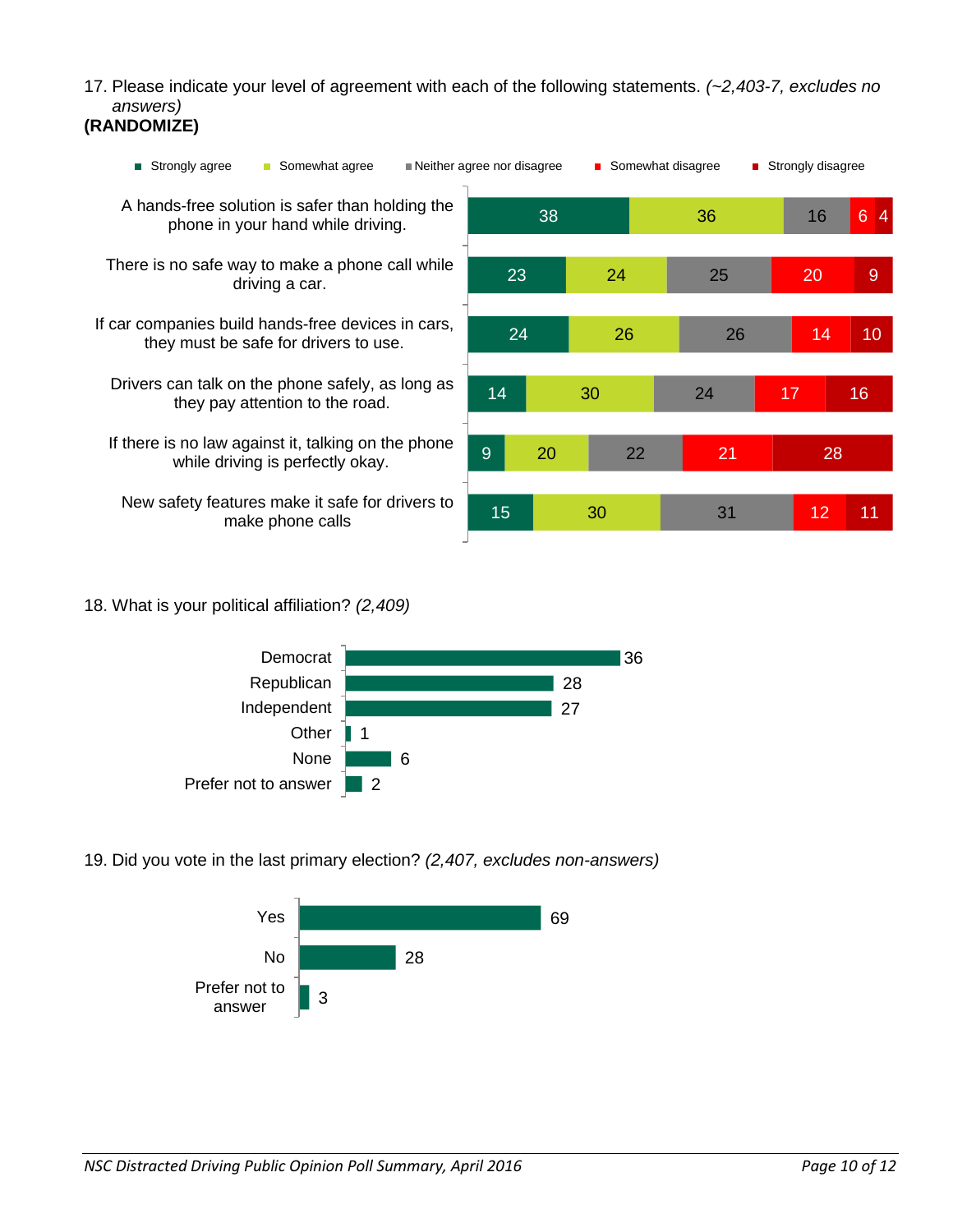20. What is your overall attitude toward state or federal regulation around driver behavior or safety? *(2,409)*



22. Does your job or occupation require you to drive, other than getting to and from work? *(2,409)*